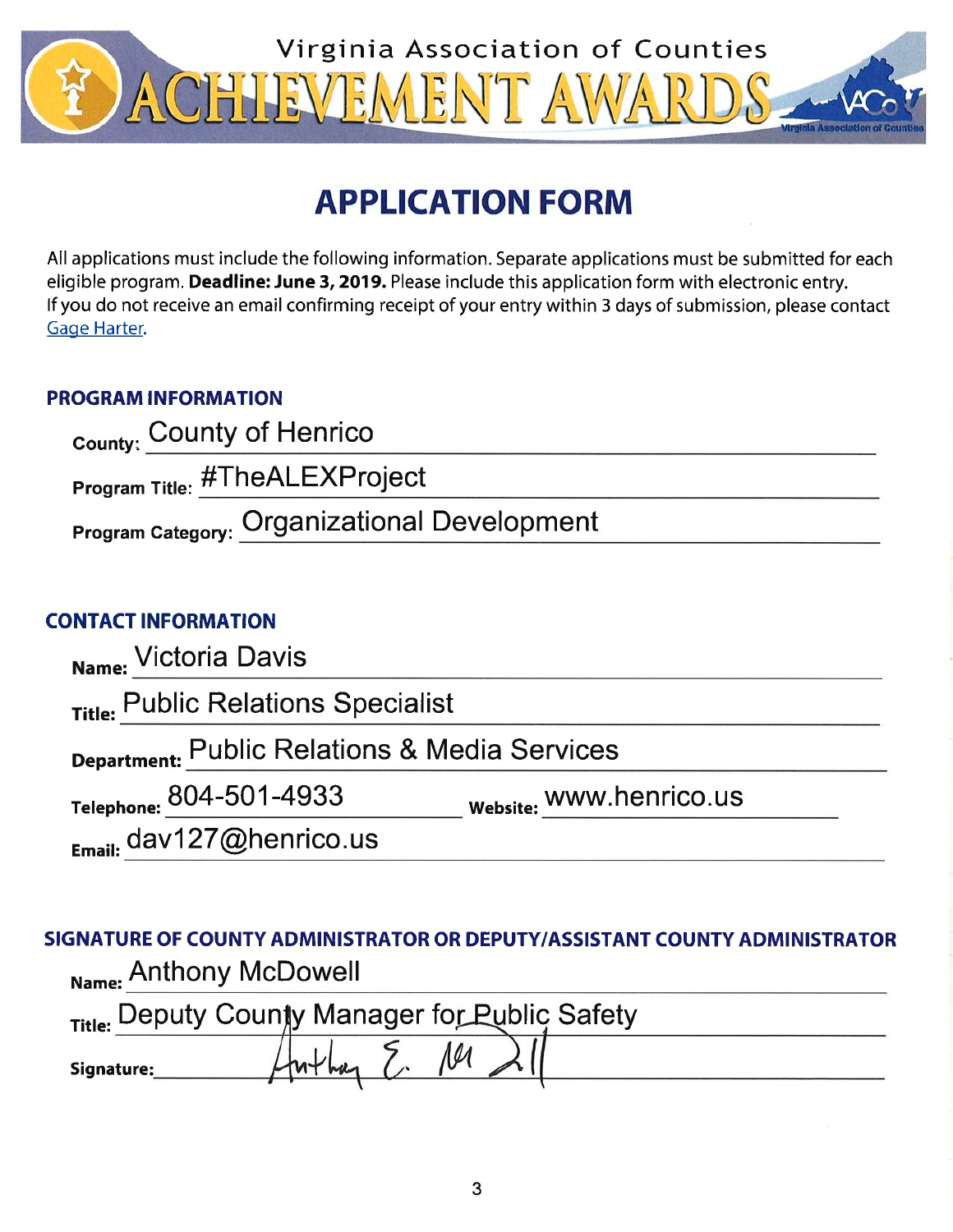## **Program Overview**

 In fall 2016, a group of caring volunteers joined forces and created #TheALEXProject at Donahoe Elementary School in Henrico County, Virginia. Since then, the innovative volunteer initiative has paired one or two adult volunteers with each class at the school. The pairing of volunteers with classroom teachers enabled each classroom to have a weekly volunteer who worked with students to provide academic and emotional support. The project aims to cultivate a community that is **A**ctively **L**oving and **E**ncouraging e**X**cellence. The project has also provided funds for teachers, students and the entire school, providing resources for a wide variety of projects throughout Donahoe Elementary School.

## **Problem/Challenge/Situation Faced by Locality**

Before the creation of #TheALEXproject, Donahoe Elementary School had few volunteers working with students or supporting its staff members. Although the school was usually able to recruit volunteers for field trips, sometimes field trip volunteers did not show up, resulting in a lastminute scramble to send a school staff member along to maintain the necessary ratio of chaperones to students. Donahoe's PTA had been relatively inactive before the project, meaning there were few funds to provide teachers with classroom resources.

## **How Program Fulfilled Awards Criteria**

For the past three years, #TheALEXproject has teamed with the school to provide a weekly volunteer for each homeroom. By providing this consistency of volunteer help in collaboration with the community, the initiative has positively affected students and teachers alike, and could be replicated by school divisions with similar challenges. The project has ensured that we have the required number of chaperones for school field trips without drafting staff members, and has provided teachers with money to help start their year.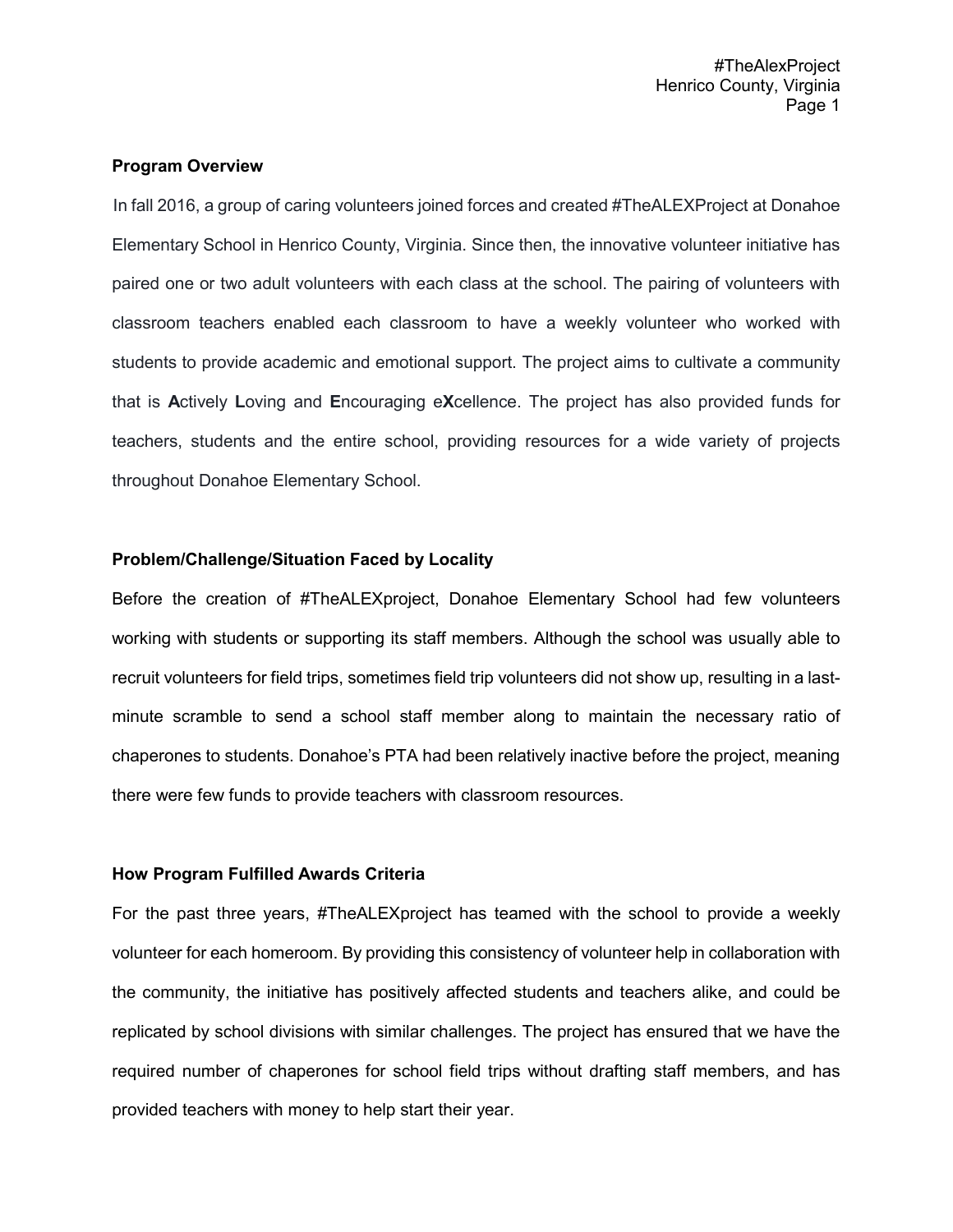#TheAlexProject Henrico County, Virginia Page 2

#### **How Program Was Carried Out**

#TheALEXProject is named for Alex Moore, who died in 2015. Alex was a 2009 graduate of Hanover High School and a 2013 graduate of James Madison University. While Moore had first pursued a career in business, he later decided to go into a life of service. Moore lost his life just days before his graduation as a new Hanover County sheriff's deputy. Moore enjoyed serving others and was looking forward to serving and protecting the citizens of Hanover County. He had a zest for life and wanted to make a lasting, positive impact. #TheALEXProject's namesake embodied the characteristics of love, service and kindness.

In summer 2016, Kelly Chenault, a concerned local resident and friend of Moore's family, approached Henrico Schools' director of school improvement and professional development, with a new idea to support a school in need. Chenault was introduced to Rebecca Roper, principal of Donahoe Elementary School. Kelly pitched her idea: to provide a volunteer in each classroom once a week, all year, creating a program to help honor Alex Moore. At the time, Donahoe had little active community volunteer support, and the scope of the project was ambitious. The program was developed and implemented in 2016 with the objective of providing at least one volunteer to support each homeroom teacher, in kindergarten through fifth-grade classrooms. In addition, the program works to provide material and financial support through drives and fundraising.

In fall 2016, Roper told the Donahoe staff about the new project and introduced the teachers to Kelly Chenault, as well as Moore's parents, who talked about their son and the proposed project. Staff members were deeply moved when the couple described their desire to help create an environment that embodied Alex's characteristics: **A**ctively **L**oving and **E**ncouraging e**X**cellence. After the staff heard the story of Alex's life and the vision for the project, 24 newly recruited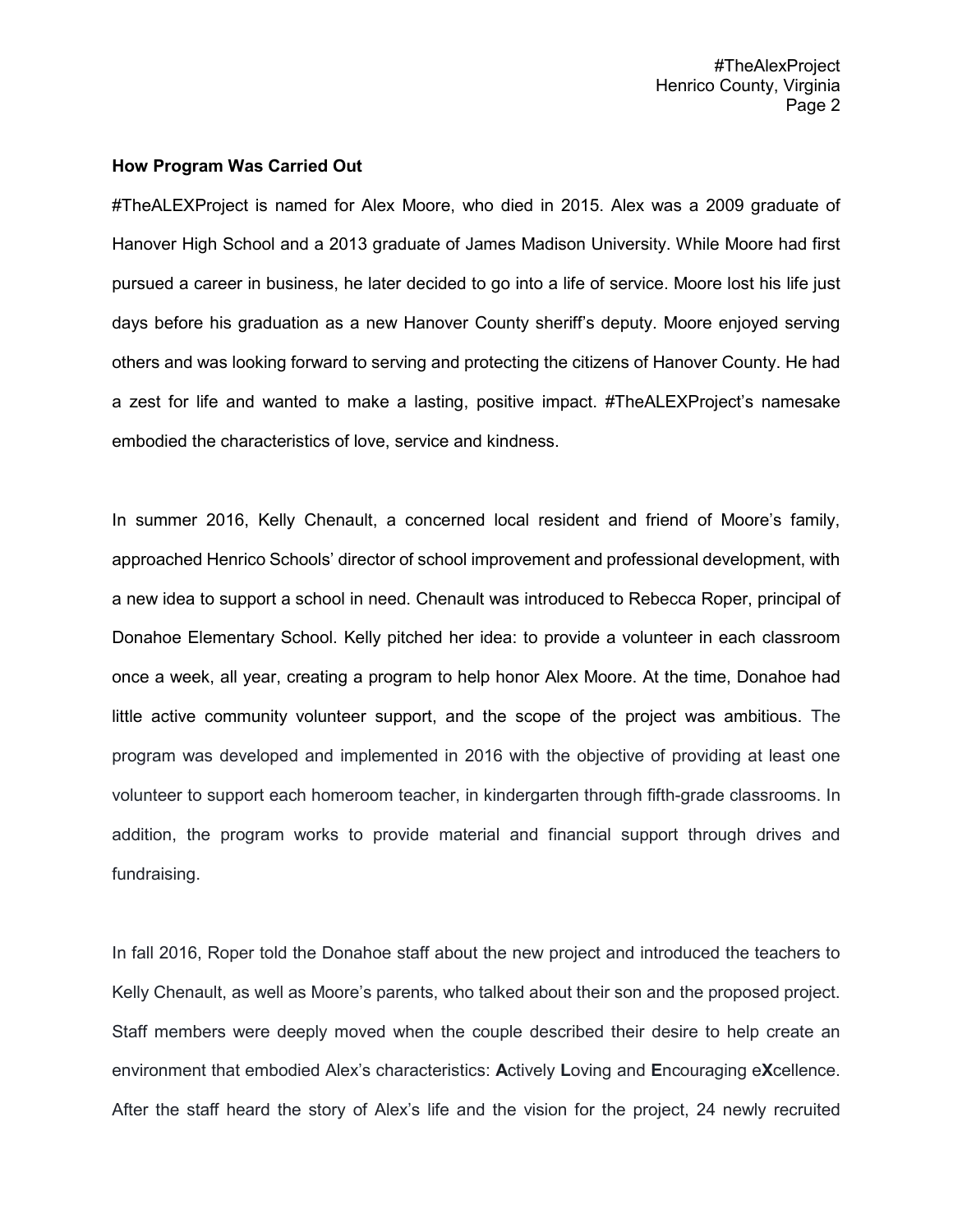volunteers strode into the Donahoe library and surprised the assembled faculty. This constituted one volunteer for each Donahoe homeroom.

The volunteers had been recruited by Chenault and had no prior affiliation with the school. Volunteers included some of Chenault's friends, relatives, coworkers or people who had heard about the project via word-of-mouth or social media.

Kelly organizes the volunteers, assigning them to classrooms, and is the main point of contact should the school need anything. All donations the project receives are organized and distributed through the school's counselor.

The principal paired each homeroom teacher with one or two ALEX volunteers. Volunteers were approved through the county's screening process and attended an orientation led by the school counselor. The volunteers and teachers were introduced at the initial meeting and discussed the specifics of how a volunteer could best support his or her classroom. Each volunteer and teacher worked to decide on schedules and frequency of visits.

Since that initial meeting, "ALEXes" have served the school each week. They work with small groups of students to support reading and math. They meet with students to help support social and emotional needs, to help build relationships and provide an extra hand in the classrooms wherever needed. ALEX volunteers help coordinate special projects in the classroom, make copies and decorate for special events. They often serve as chaperones for field trips, ensuring the school has the necessary ratios, while continuing to build relationships. The male ALEXes have even bought the fifth-graders neckties and taught them how to tie them. In addition to their support during the school day, the ALEXes work to build relationships during school events. Volunteers participate in evening Title 1 events, manning stations and working with students. They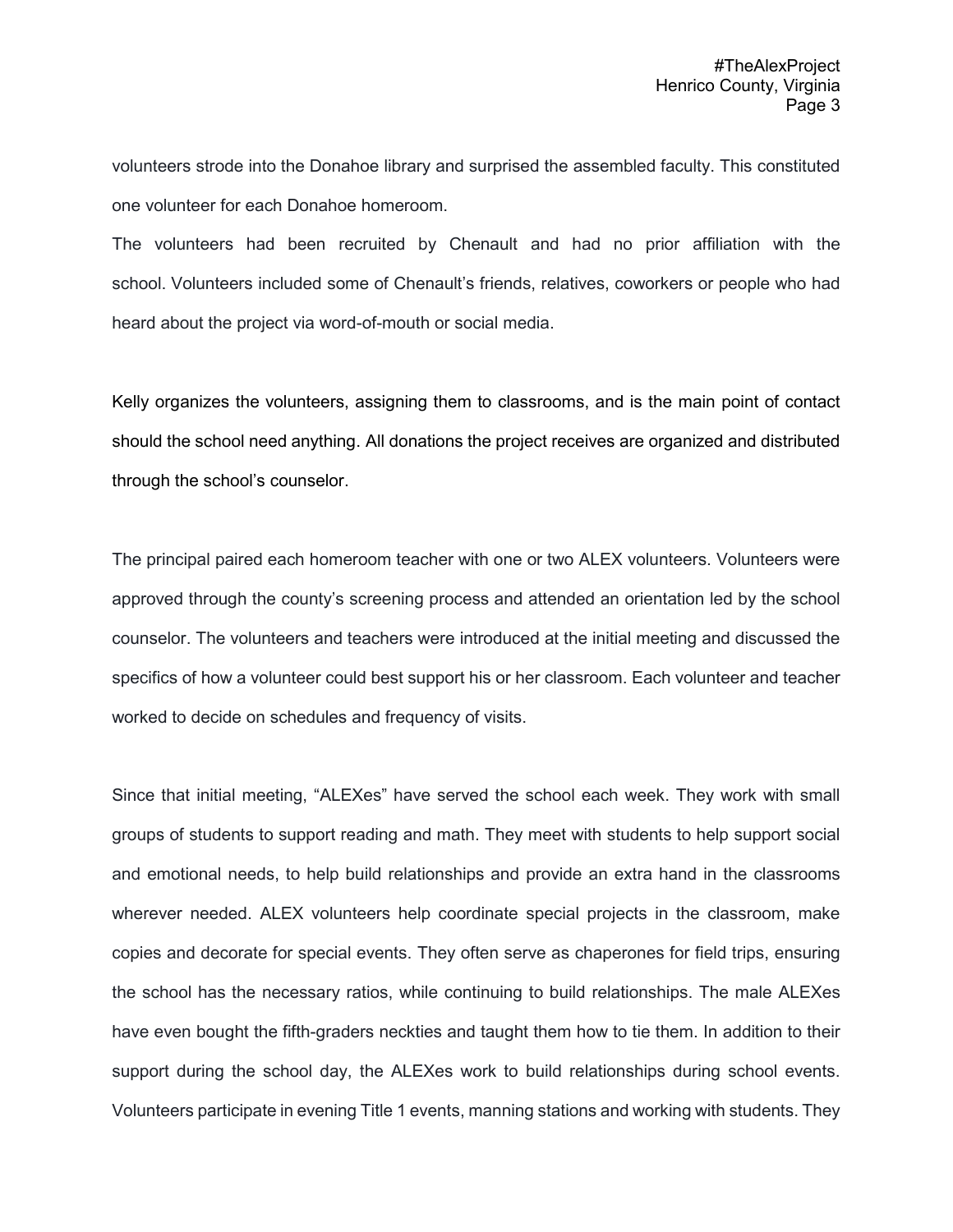also provide incentives for the families who attend those events. At each grade-level performance for a PTA night, several ALEXes will be in attendance to encourage the students. The ALEXes regularly find ways to support the school socially, physically and mentally.

Volunteers have worked with schools and businesses to seek donations and help raise funds for Donahoe. Large numbers of books have been donated to teachers and students to take home. They have supplied the clinic with clothes, with particular attention to warm clothing such as jackets, gloves, and scarves for harsh winters. Before Winter Break this year, volunteers donated enough snacks to fill a classroom cabinet. Recently the school's custodian passed away and the ALEXes showed up to support the teachers. They brought doughnuts and flowers, as well as love and support during a difficult time.

Since 2016, #theALEXproject has grown in its volunteer numbers and financial support. In 2018- 19, volunteers have moved beyond the homerooms and are now helping in the "encore" classes (specialized disciplines that host other classes in rotation, such as P.E., art, music, library and STEAM programs). Through significant donations they were able to provide \$125 each to homeroom teachers as well as to the encore teachers. #TheALEXproject donated additional money to the school that was used to purchase supplemental reading materials, tools to help students' emotional needs, and additional supplies for lessons.

In 2018, #theALEXproject received nonprofit status, which has allowed the program to increase its fundraising abilities and financial support. The executive board of #theALEXproject meets annually with school administration and the school counselor to discuss program goals and initiatives. For the 2018-19 school year, the program goals are focused on providing a new book for each student in the third grade at his or her reading level; supporting incentives for academic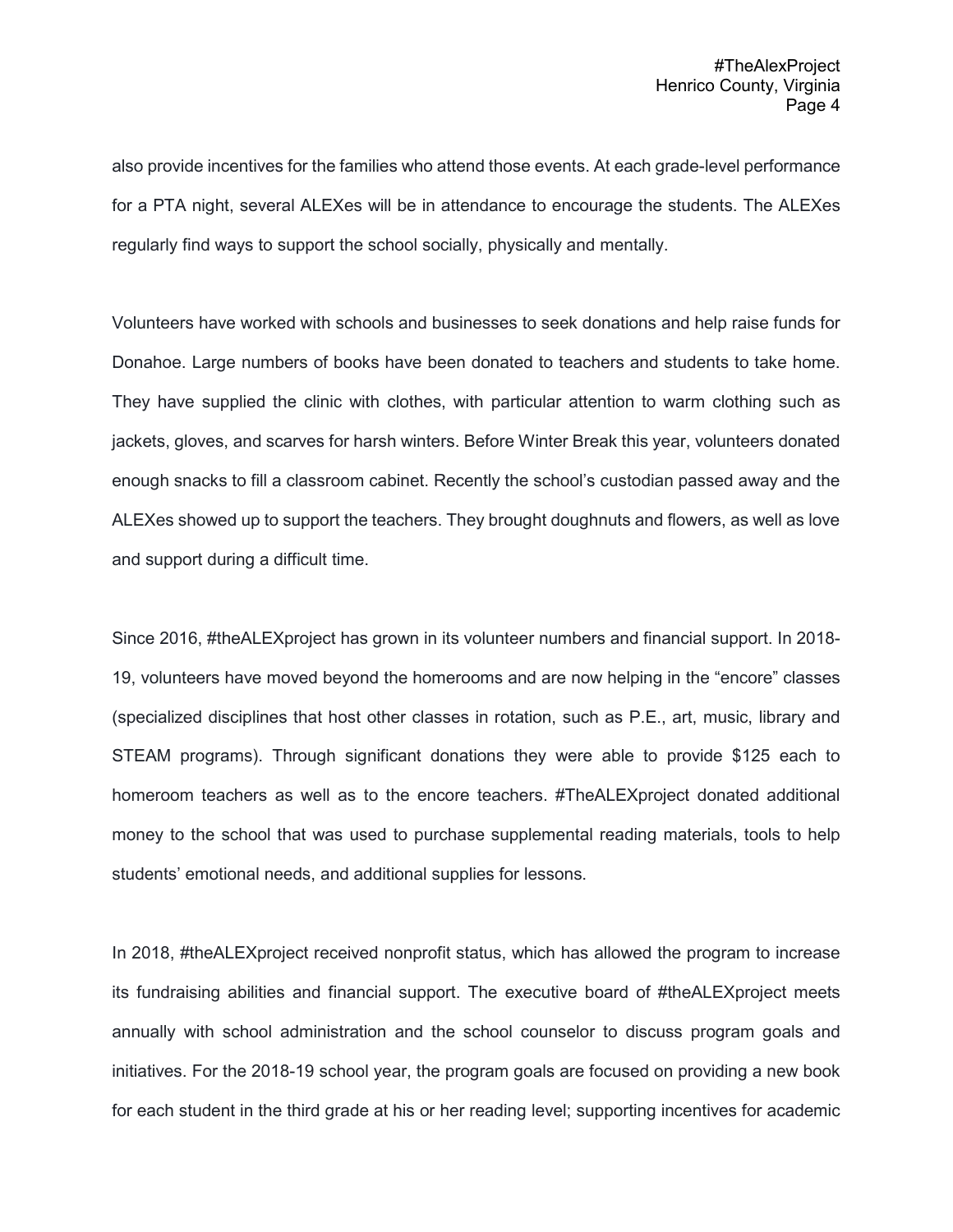and behavioral success; and providing financial resources for materials to support students academically and behaviorally.

Staff members often remark about how they feel supported by the program and how encouraged they are by their ALEX. Not only does each ALEX provide encouraging words and often small treats for their assigned teacher, but they have worked together to provide that across the building. In 2018, a group of ALEXes worked together to re-cover the chairs in the teachers' lounge to create a sense of energy and appreciation. They keep the lounge supplied with coffee pods and snacks to make sure teachers have the energy they need to succeed. Multiple times during the year, #theALEXproject provides lunch or special treats for the staff, while adding excitement to faculty meetings and other special events with door prizes. #theALEXproject works to show the teachers that they are both appreciated and supported.

The students have benefited greatly by the relationships with the ALEXes. When an ALEX walks into a classroom, it is like Santa Claus has arrived. They're bombarded with hugs each time they join a class. Students greatly enjoy the extra love from adults and have developed strong relationships with the ALEXes. When students change grade levels, they often try to seek out their previous ALEX to get a hug or high five. The ALEXes also maintain relationships by seeking out students they know who have moved on to other classrooms. These relationships have encouraged the students to keep working hard and to keep putting their best foot forward. They don't want to ever disappoint an ALEX. In the three years since the implementation of #theALEXproject, Donahoe Elementary School has had the support it needs to succeed. Additional positive adult relationships for the students combined with teacher encouragement have helped support the growth we have seen in the school.

#### **Financing and Staffing**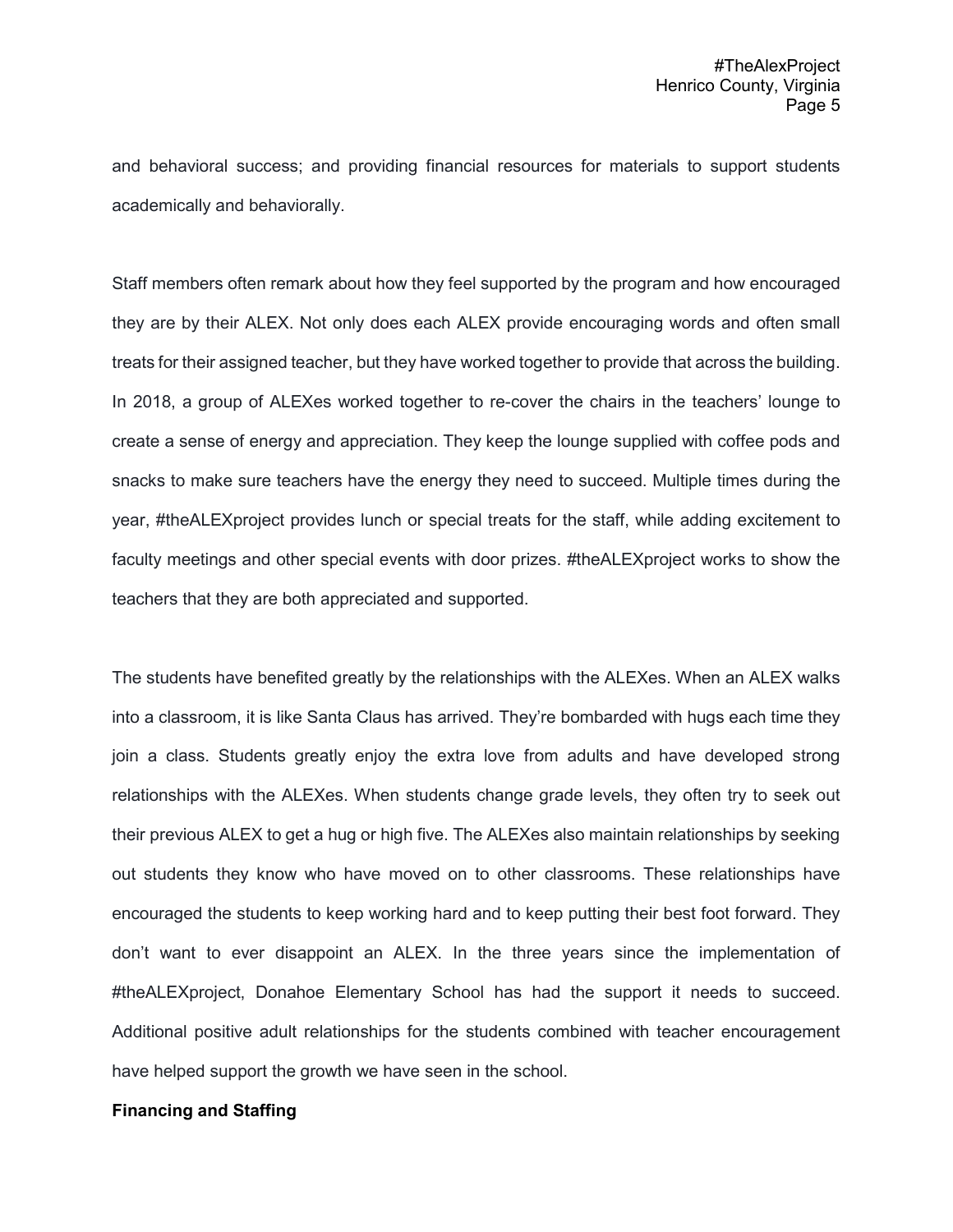#TheALEXproject is a nonprofit program that has raised funds for a wide variety of initiatives at Donahoe Elementary School. Each year, the project creates a GoFundMe account, and also accepts other donations to raise money for the many projects planned for the year. The project has raised at least \$5,000 annually for Donahoe. Each year, the project has given each classroom teacher and each encore teacher \$100-\$125 to use on classroom supplies.

The program also funded the purchase of books for classrooms and snacks for the students, and has adopted several students each year, providing them with presents and food during the holidays. The project has collected donations of items to award to teachers during faculty meetings and other celebratory events throughout the year. The project also works with schools in Hanover County, works with local businesses to donate books and games to the school, and secures donations of hats, gloves and coats.

#### **Program Results**

Donahoe teachers seldom had consistent volunteers in their classrooms before the launch of #TheALEXproject. Having a consistent volunteer has helped develop relationships that support the school's teachers and students. #TheALEXproject has built a support system for teachers and students inside and outside the school building. The ALEXes have an effect on student families and on the overall community by giving their time to assist in educational and social activities.

At the end of the #theALEXProject's first year, Donahoe regained its state accreditation after a gap of several years. Donahoe made a 5.5 percentage point gain in state SOL scores in English and a 1.7 percentage point gain in math. The school has continued to lower its out-of-school suspension rate each year that the #theALEXProject has been in operation.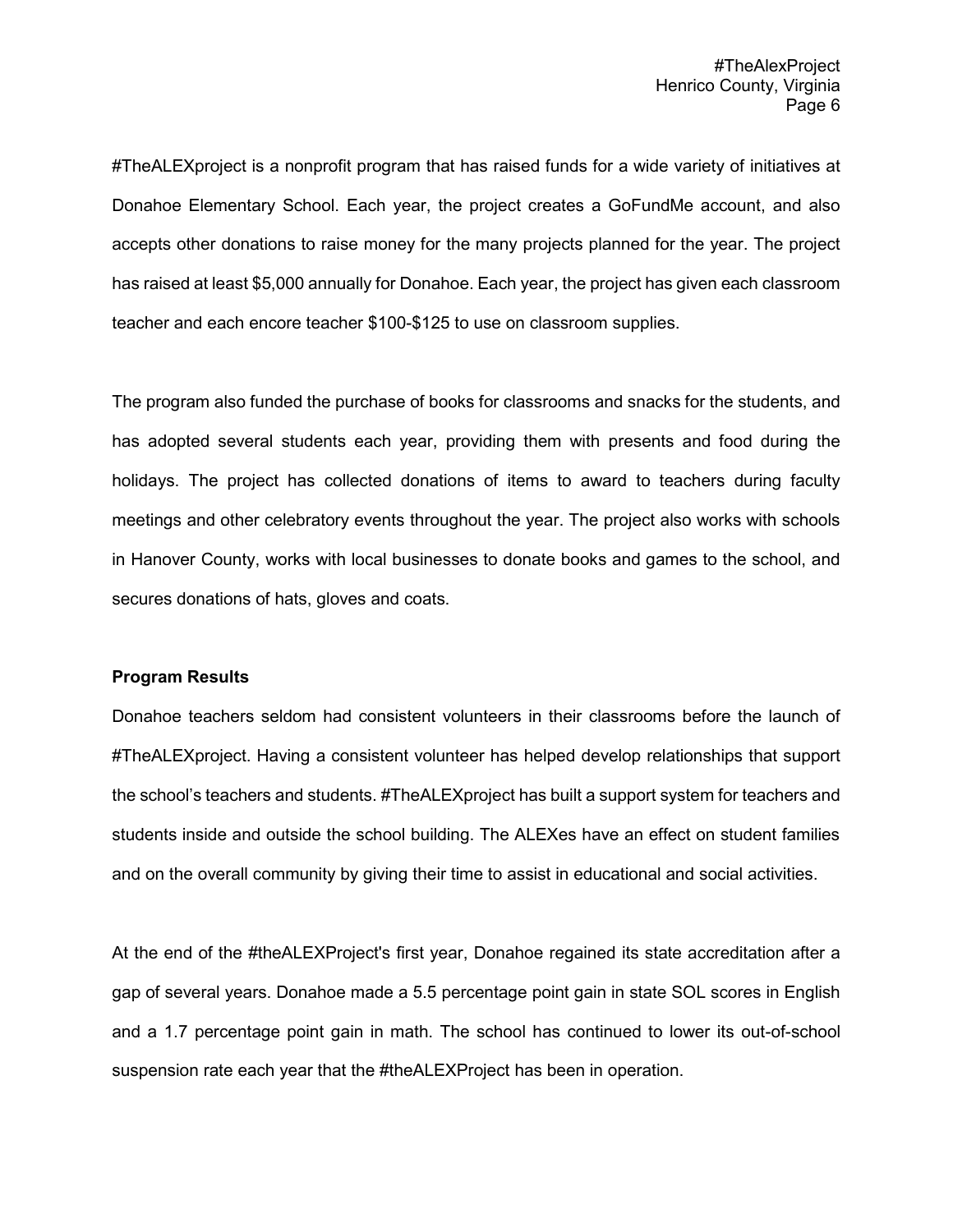Morale in the school has also improved, among both teachers and students. Teachers say they feel more supported. Instead of paying out-of-pocket for classroom materials, the materials are provided and paid for by funds raised by #theALEXProject. In short, teachers have the support of additional adults. ALEX funds are also used for surprises for the staff, like a lunch, pies, treats (candy, snacks and drinks) brought to their classrooms, and for prizes for games played in staff meetings.

The project brought in a local artist to paint signs for the teachers to hang in their classrooms as well as to paint positive sayings throughout the building. When students came back to school and noticed the affirmations, they reacted with delight. The phrases around them encourage them to believe they have the power to succeed.

The project makes a difference outside of school hours as well. This year alone, #theALEXproject provided holiday presents to 10 families and donated money for food during times when students are not at school.

Recently, Donahoe's beloved custodian died, which deeply affected the school community. When #theALEXproject heard the news, volunteers were in the building surrounding the students and staff. They brought donuts and orchids, but their support was deeper than the items they donated: they provided a shoulder to cry on when needed. They attended the funeral, showing unity in the Donahoe community as well as support to the grieving family.

## **Brief Summary**

Before the creation of #TheALEXproject, Donahoe Elementary School in Henrico County, Virginia had few volunteers working regularly with students or supporting its staff members. Although the